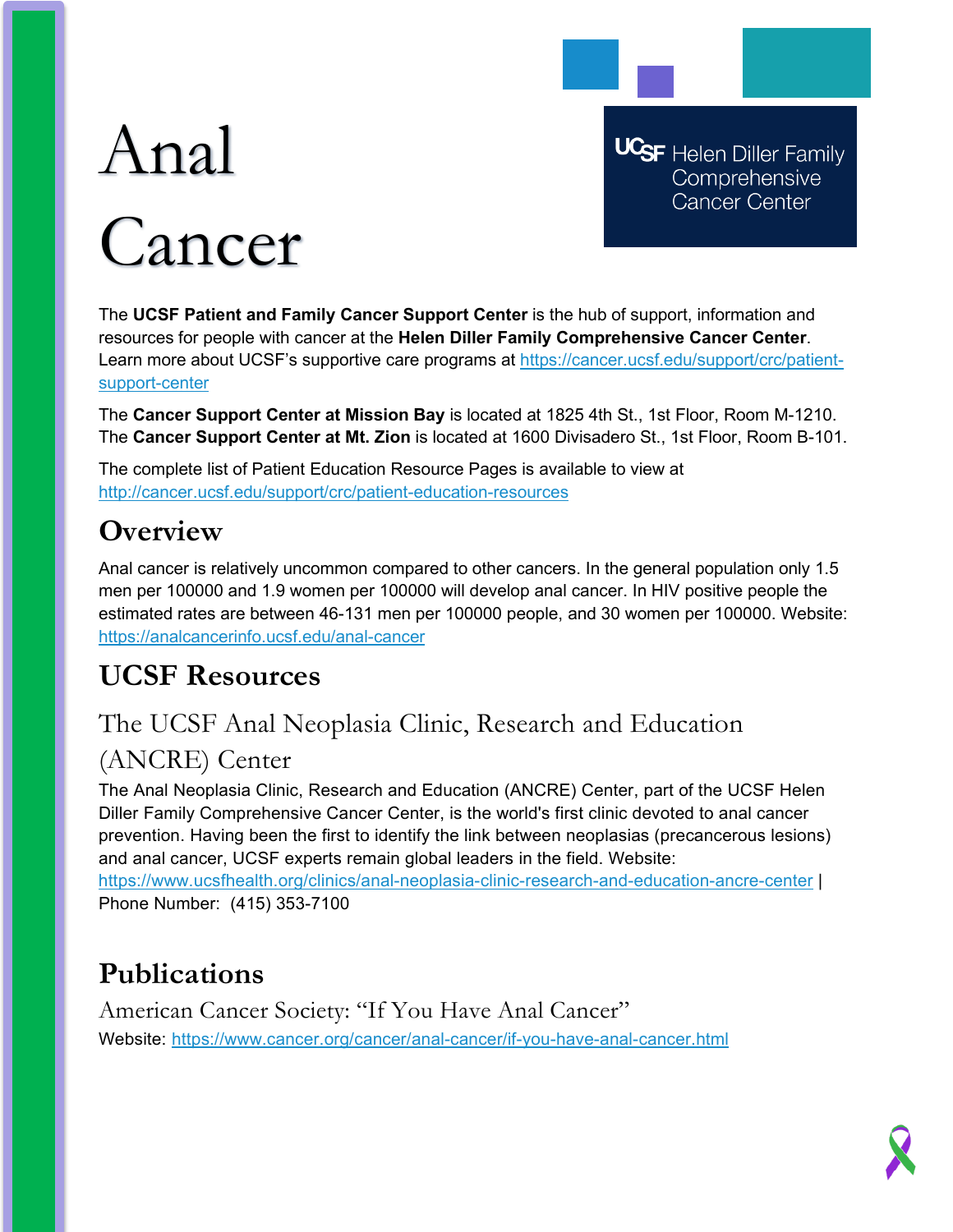## Official Journal of the National Comprehensive Cancer Network:

Anal Carcinoma

Website: [https://jnccn.org/configurable/content/journals\\$002fjnccn\\$002f8\\$002f1\\$002farticle](https://jnccn.org/configurable/content/journals$002fjnccn$002f8$002f1$002farticle-p106.xml?t:ac=journals%24002fjnccn%24002f8%24002f1%24002farticle-p106.xml)[p106.xml?t:ac=journals%24002fjnccn%24002f8%24002f1%24002farticle-p106.xml](https://jnccn.org/configurable/content/journals$002fjnccn$002f8$002f1$002farticle-p106.xml?t:ac=journals%24002fjnccn%24002f8%24002f1%24002farticle-p106.xml)

## **Organizations**

#### American Cancer Society (ACS) – Anal Cancer

At the American Cancer Society, we're on a mission to free the world from cancer. Until we do, we'll be funding and conducting research, sharing expert information, supporting patients, and spreading the word about prevention. All so you can live longer — and better.

Website: <https://www.cancer.org/cancer/anal-cancer.html> | Phone Number: 800.227.2345

#### Anal Cancer Foundation (ACF)

The Anal Cancer Foundation is dedicated to empowering anal cancer patients and accelerating prevention and treatment methods that eliminate this disease Website:<https://www.analcancerfoundation.org/>

Cancer.Net – Anal Cancer

This is Cancer.Net's Guide to Anal Cancer Website:<https://www.cancer.net/cancer-types/anal-cancer>

#### Cancer Support Community – Colorectal Cancer

As the largest professionally led nonprofit network of cancer support worldwide, the Cancer Support Community is dedicated to ensuring that all people impacted by cancer are empowered by knowledge, strengthened by action, and sustained by community.

Website: <https://www.cancersupportcommunity.org/colorectal-cancer> | Phone Number: 888-793-9355

#### Medline Plus: Anal Cancer

MedlinePlus is a service of the National Library of Medicine (NLM), the world's largest medical library, which is part of the National Institutes of Health (NIH). Website: <https://medlineplus.gov/analcancer.html>

#### National Cancer Institute – Anal Cancer

Website:<https://www.cancer.gov/types/anal>

National Comprehensive Cancer Network: Anal Carcinoma Website: <https://www.nccn.org/guidelines/guidelines-detail?category=1&id=1414>